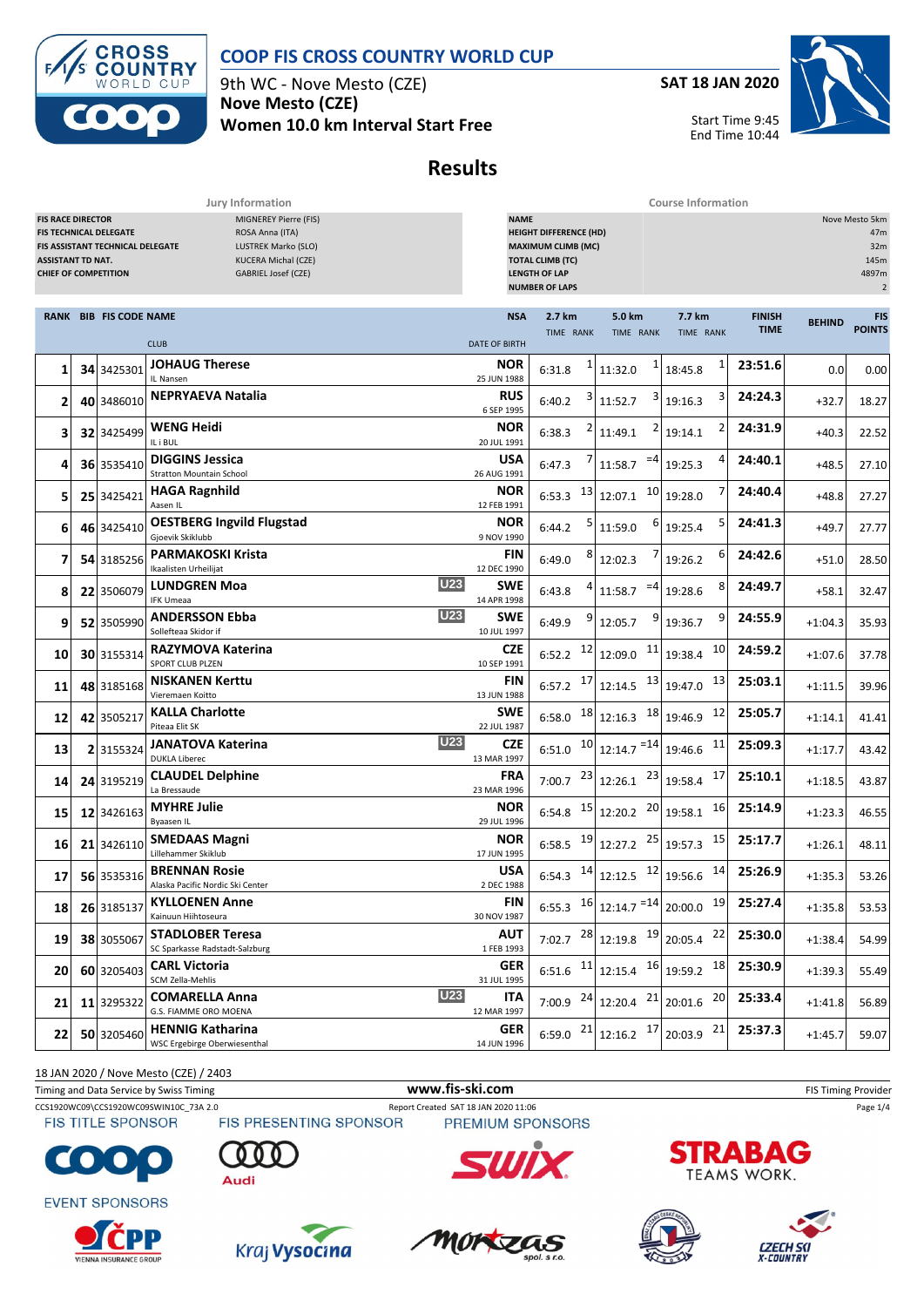

9th WC - Nove Mesto (CZE) **Nove Mesto (CZE) Women 10.0 km Interval Start Free** **SAT 18 JAN 2020**

Start Time 9:45

End Time 10:44



**Results**

|    | RANK BIB FIS CODE NAME |                                                                     | <b>NSA</b>                | 2.7 km                                                               | 5.0 km                                                                                      | 7.7 km                                         | <b>FINISH</b> | <b>BEHIND</b> | <b>FIS</b>    |
|----|------------------------|---------------------------------------------------------------------|---------------------------|----------------------------------------------------------------------|---------------------------------------------------------------------------------------------|------------------------------------------------|---------------|---------------|---------------|
|    |                        | <b>CLUB</b>                                                         | <b>DATE OF BIRTH</b>      | TIME RANK                                                            | TIME RANK                                                                                   | TIME RANK                                      | <b>TIME</b>   |               | <b>POINTS</b> |
| 23 | 23 3195205             | <b>BENTZ Coralie</b><br>C.S ARGENTIERE                              | FRA<br>21 MAY 1996        | 38<br>7:08.4                                                         | 28<br>12:33.3                                                                               | 26<br>20:15.2                                  | 25:40.1       | $+1:48.5$     | 60.63         |
| 24 | 33 3125082             | <b>U23</b><br><b>CHI Chunxue</b>                                    | CHN<br>4 JAN 1998         | 7:03.4 $30 \mid 12:27.6$                                             | 27                                                                                          | 24<br>20:12.3                                  | 25:40.2       | $+1:48.6$     | 60.69         |
| 25 | 47 3486563             | <b>U23</b><br><b>MATSOKINA Hristina</b>                             | <b>RUS</b><br>19 AUG 1998 |                                                                      | 7:02.3 $^{27}$ 12:26.5 $^{24}$ 20:15.1                                                      | 25                                             | 25:41.1       | $+1:49.5$     | 61.19         |
| 26 | 44 3535320             | <b>MAUBET BJORNSEN Sadie</b><br>Alaska Pacific University Nordic Sk | <b>USA</b><br>21 NOV 1989 |                                                                      | 7:04.0 $32$ 12:23.1 $22$ 20:08.0                                                            | 23                                             | 25:42.7       | $+1:51.1$     | 62.08         |
| 27 | 1 3555052              | <b>U23</b><br><b>EIDUKA Patricija</b><br>Aizkraukle                 | LAT<br>1 FEB 2000         |                                                                      | 7:14.6 $46 \begin{bmatrix} 46 \\ 12:44.4 \end{bmatrix}$ = 37 20:16.4                        | 27                                             | 25:42.8       | $+1:51.2$     | 62.14         |
| 28 | 6 3505828              | <b>DYVIK Anna</b><br>IFK Mora SK                                    | <b>SWE</b><br>31 DEC 1994 |                                                                      | 7:05.7 $34$ 12:34.4 $29$ 20:25.7                                                            | 32                                             | 25:52.8       | $+2:01.2$     | 67.73         |
| 29 | 27 3486373             | SMIRNOVA Ekaterina                                                  | <b>RUS</b><br>4 AUG 1996  |                                                                      | 7:04.9 $33 \begin{bmatrix} 3.3 \\ 12.34.7 \end{bmatrix}$ 20:24.0                            | 31                                             | 25:54.0       | $+2:02.4$     | 68.40         |
| 30 | 53 3535562             | <b>U23</b><br>KERN Julia<br><b>Stratton Mountain School</b>         | USA<br>12 SEP 1997        | 7:01.3 $^{25}$ 12:27.3                                               |                                                                                             | $26$ 20:20.7<br>29                             | 25:54.9       | $+2:03.3$     | 68.90         |
| 31 | 8 3506008              | <b>U23</b><br><b>RIBOM Emma</b><br>Piteaa Elit                      | <b>SWE</b><br>29 NOV 1997 | $6:58.8$ $^{20}$ 12:39.3                                             |                                                                                             | $34$ 20:30.2<br>36                             | 25:56.9       | $+2:05.3$     | 70.02         |
| 32 | 28 3295144             | <b>DEBERTOLIS Ilaria</b><br>G.S. FIAMME ORO MOENA                   | <b>ITA</b><br>17 SEP 1989 |                                                                      | 7:14.0 $= 43 \begin{array}{ c c } 12:39.5 & 35 \end{array}$ 20:23.1                         | 30                                             | 25:57.9       | $+2:06.3$     | 70.58         |
| 33 | 19 3205407             | <b>FINK Pia</b><br>SV Bremelau                                      | <b>GER</b><br>10 JUL 1995 |                                                                      | 7:14.4 $45$ 12:45.8 $42$                                                                    | 35<br>20:26.6                                  | 26:00.1       | $+2:08.5$     | 71.81         |
| 34 | 5 3675066              | <b>U23</b><br><b>TYULENEVA Valeriya</b>                             | KAZ<br>27 SEP 1997        | $7:18.1$ <sup>=49</sup> 12:49.2                                      |                                                                                             | 37<br>$46$ 20:30.9                             | 26:02.1       | $+2:10.5$     | 72.93         |
| 35 | 3 3426456              | <b>U23</b><br><b>AMUNDSEN Hedda Oestberg</b><br>Asker Skiklubb      | <b>NOR</b><br>18 SEP 1998 |                                                                      | 7:00.2 $^{22}$ 12:37.0 $^{33}$ 20:25.8 <sup>=33</sup>                                       |                                                | 26:02.6       | $+2:11.0$     | 73.20         |
| 36 | 9 3675035              | <b>SHEVCHENKO Anna</b>                                              | KAZ<br>4 AUG 1993         |                                                                      | 7:10.4 $^{40}$ 12:45.2 $^{41}$ 20:25.8 <sup>=33</sup>                                       |                                                | 26:03.5       | $+2:11.9$     | 73.71         |
| 37 | 58 3425669             | <b>KALVAA Anne Kjersti</b><br>Lundamo II                            | NOR<br>5 JUN 1992         | 6<br>6:47.1                                                          | $8 \mid$<br>12:05.5                                                                         | 28<br>20:17.4                                  | 26:05.8       | $+2:14.2$     | 74.99         |
| 38 | 57 3486592             | <b>U23</b><br><b>DUBOTOLKINA Nina</b>                               | <b>RUS</b><br>20 SEP 1998 | 7:03.9 $31$ 12:34.6                                                  |                                                                                             | 38<br>$30$ <sub>20:32.0</sub>                  | 26:08.8       | $+2:17.2$     | 76.67         |
| 39 | 4 3535385              | <b>PATTERSON Caitlin</b><br>Craftsbury Nordic Ski Club              | USA<br>30 JAN 1990        | 7:06.2                                                               | 35 12:44.0                                                                                  | $36$ 20:36.1<br>39                             | 26:09.3       | $+2:17.7$     | 76.95         |
| 40 | 7 3185633              | <b>U23</b><br><b>NISSINEN Vilma</b><br>Vuokatti Ski Team Kainuu     | FIN<br>19 NOV 1997        |                                                                      | 7:07.1 $36$ 12:44.6 $39$ 20:38.5 $= 41$                                                     |                                                | 26:12.1       | $+2:20.5$     | 78.51         |
| 41 | 16 3435197             | <b>U23</b><br><b>MARCISZ Izabela</b><br>SS Przadki Ski              | <b>POL</b><br>18 MAY 2000 |                                                                      | 7:16.1 $\begin{array}{ c c c c c c } \hline 48 & 12:49.0 & 45 & 20:38.2 \hline \end{array}$ | 40                                             | 26:12.6       | $+2:21.0$     | 78.79         |
| 42 | 41 3125046             | LI Xin                                                              | <b>CHN</b><br>31 JUL 1992 |                                                                      | 7:02.9 $^{29}$ 12:35.6 $^{32}$ 20:38.5 $^{=41}$                                             |                                                | 26:16.3       | $+2:24.7$     | 80.86         |
| 43 |                        | 20 3155249 NOVAKOVA Petra<br>Lk Slovan Karlovy Vary / CS MV         | <b>CZE</b><br>17 AUG 1993 |                                                                      |                                                                                             | 7:02.0 $^{26}$ 12:59.2 $^{51}$ 20:55.2 $^{48}$ | 26:25.7       | $+2:34.1$     | 86.11         |
| 44 | 15 3185579             | <b>MATINTALO Johanna</b><br>Poeytyaen Urheilijat                    | FIN<br>11 DEC 1996        | 37<br>7:08.1                                                         | $12:44.4$ <sup>=37</sup>                                                                    | 43<br>20:45.4                                  | 26:27.3       | $+2:35.7$     | 87.01         |
| 45 | 10 3486471             | <b>U23</b><br><b>ZHEREBYATEVA Anna</b>                              | <b>RUS</b><br>24 FEB 1997 | 7:25.7 $\begin{array}{ c c } \hline 53 & 12:52.0 \hline \end{array}$ | 48                                                                                          | 45<br>20:50.2                                  | 26:29.2       | $+2:37.6$     | 88.07         |
| 46 | 45 3535659             | <b>SONNESYN Alayna</b><br><b>Stratton Mountain School</b>           | <b>USA</b><br>22 JUN 1996 |                                                                      | 7:11.8 $41$ 12:47.9 43                                                                      | 46<br>20:50.4                                  | 26:29.7       | $+2:38.1$     | 88.35         |
| 47 | 29 1274580             | <b>ISHIDA Masako</b><br>JR Hokkaido Ski Team                        | <b>JPN</b><br>5 NOV 1980  | $7:18.5$ $51$                                                        | 44<br>12:48.7                                                                               | 44<br>20:49.0                                  | 26:30.1       | $+2:38.5$     | 88.57         |

18 JAN 2020 / Nove Mesto (CZE) / 2403

Timing and Data Service by Swiss Timing **WWW.fis-Ski.com WWW.fis-Ski.com** FIS Timing Provider

CCS1920WC09\CCS1920WC09SWIN10C\_73A 2.0 Report Created SAT 18 JAN 2020 11:06 Page 2/4<br>
FIS TITLE SPONSOR FIS PRESENTING SPONSOR PREMIUM SPONSORS



**EVENT SPONSORS** 





PREMIUM SPONSORS











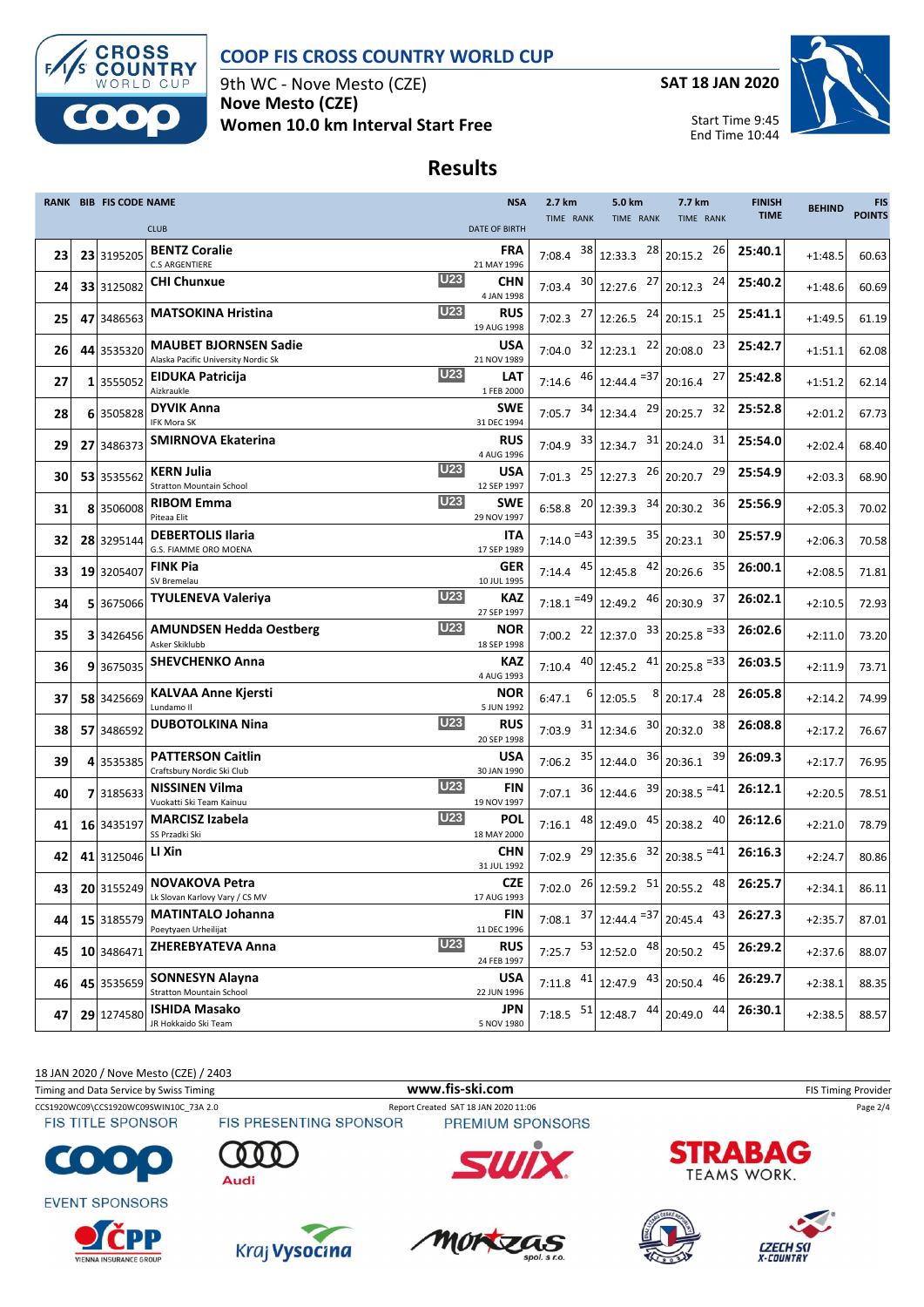

9th WC - Nove Mesto (CZE) **Nove Mesto (CZE) Women 10.0 km Interval Start Free** **SAT 18 JAN 2020**



Start Time 9:45 End Time 10:44

# **Results**

|    | RANK BIB FIS CODE NAME |                                                           |            | <b>NSA</b>                | 2.7 km                      | 5.0 km                                                                                          | 7.7 km           | <b>FINISH</b> | <b>BEHIND</b>  | <b>FIS</b>       |
|----|------------------------|-----------------------------------------------------------|------------|---------------------------|-----------------------------|-------------------------------------------------------------------------------------------------|------------------|---------------|----------------|------------------|
|    |                        | <b>CLUB</b>                                               |            | <b>DATE OF BIRTH</b>      | <b>TIME RANK</b>            | TIME RANK                                                                                       | <b>TIME RANK</b> | <b>TIME</b>   |                | <b>POINTS</b>    |
|    |                        | <b>SETTLIN Evelina</b>                                    |            | <b>SWE</b>                |                             |                                                                                                 |                  |               |                |                  |
| 48 | 14 3505675             | Hudiksvalls If                                            |            | 5 JUN 1992                | $7:14.0$ <sup>=43</sup>     | 12:50.2 $47$ 20:51.8                                                                            | 47               | 26:34.7       | $+2:43.1$      | 91.14            |
| 49 | 55 3155186             | <b>SCHUETZOVA Sandra</b><br><b>CKS SKI Jilemnice</b>      |            | <b>CZE</b><br>21 OCT 1991 |                             | 7:08.9 $\begin{array}{ c c c c c } \hline 39 & 12:45.0 & 40 & 20:55.9 \hline \end{array}$       | 49               | 26:40.6       | $+2:49.0$      | 94.44            |
| 50 | 13 3486213             | <b>DURKINA Lidia</b>                                      | <b>U23</b> | <b>RUS</b><br>11 SEP 1997 |                             | 7:16.0 $\begin{array}{ c c c c c c } \hline 47 & 13:01.5 & 52 & 21:03.3 \hline \end{array}$     | 51               | 26:45.7       | $+2:54.1$      | 97.29            |
| 51 | 49 3675036             | <b>MANDRIKA Olga</b>                                      |            | <b>KAZ</b><br>17 JUN 1993 | 7:18.9 $\frac{52}{12:56.4}$ |                                                                                                 | 50<br>50 20:59.2 | 26:53.5       | $+3:01.9$      | 101.65           |
| 52 | 59 3205491             | <b>FRAEBEL Antonia</b><br>WSV Asbach                      | <b>U23</b> | <b>GER</b><br>25 JAN 1997 |                             | 7:13.5 $\left.42\right $ 12:53.6 $\left.49\right $ 21:05.2                                      | 52               | 27:02.3       | $+3:10.7$      | 106.57           |
| 53 | 51 3155270             | <b>HYNCICOVA Petra</b><br>Dukla Liberec                   |            | <b>CZE</b><br>1 MAY 1994  |                             | 7:18.1 $=$ 49 13:04.7 $\begin{array}{ c} 53 & 21:23.4 \end{array}$                              | 53               | 27:16.4       | $+3:24.8$      | 114.45           |
| 54 | 39 3155306             | <b>SIXTOVA Anna</b><br>KL SG Jablonec n.N.                |            | <b>CZE</b><br>29 MAY 1996 |                             | 7:34.2 $\begin{array}{ c c c c c c c c } \hline 57 & 13:26.4 & 57 & 21:38.8 \hline \end{array}$ | 57               | 27:20.9       | $+3:29.3$      | 116.96           |
| 55 | 37 3435202             | <b>KALETA Weronika</b><br>LKS MARKAM Wisniowa-Osieczany   | <b>U23</b> | POL<br>21 JUN 1999        |                             | 7:28.9 $55 \big  13:09.2$                                                                       | 54<br>54 21:34.0 | 27:25.7       | $+3:34.1$      | 119.64           |
| 56 | 43 3675049             | <b>BYKOVA Irina</b>                                       |            | <b>KAZ</b><br>6 JUL 1993  |                             | 7:34.9 $\begin{array}{ c c c c c c } \hline 58 & 13:22.3 & 56 & 21:38.0 \hline \end{array}$     | 56               | 27:25.9       | $+3:34.3$      | 119.75           |
| 57 | 35 3665023             | <b>KAMINSKA Valentyna</b>                                 |            | <b>UKR</b><br>5 SEP 1987  |                             | 7:25.8 $\begin{array}{ c c c c c c } \hline 54 & 13:11.3 & 55 & 21:37.1 \hline \end{array}$     | 55               | 27:41.1       | $+3:49.5$      | 128.25           |
| 58 | 61 3155231             | <b>MORAVCOVA Klara</b><br>Ski klub Jablonec n.N.          |            | <b>CZE</b><br>19 MAR 1983 |                             | 7:41.1 $\begin{bmatrix} 61 \\ 13.33.6 \end{bmatrix}$ 60 21:54.0                                 | 58               | 27:47.1       |                | $+3:55.5$ 131.60 |
| 59 | 18 3705003             | <b>PROCHAZKOVA Alena</b><br>LK Slavia UMB Banska Bystrica |            | <b>SVK</b><br>9 AUG 1984  | 7:35.2 $59$ 13:32.8         |                                                                                                 | 59 21:58.9<br>59 | 27:48.1       | $+3:56.5$      | 132.16           |
| 60 | 17 3155356             | <b>HAVLICKOVA Barbora</b><br>Dukla Liberec                | <b>U23</b> | <b>CZE</b><br>12 MAY 2000 | 7:33.8 $56$ 13:32.0         |                                                                                                 | 58 22:01.3<br>60 | 27:57.0       | $+4:05.4$      | 137.13           |
| 61 | 31 3695082             | <b>KROL Yuliia</b>                                        | <b>U23</b> | <b>UKR</b><br>22 OCT 1998 |                             | 7:38.2 $\begin{array}{ c c c c c } \hline 60 & 13:42.7 & 61 & 22:20.9 \hline \end{array}$       | 61               | 28:26.5       | +4:34.9 153.62 |                  |
| 62 | 62 3155357             | <b>HOLIKOVA Zuzana</b><br>Wikov Ski skuhrov nad belou     | <b>U23</b> | <b>CZE</b><br>1 OCT 1999  |                             | 7:51.8 $\begin{array}{ c c c c c } \hline 62 & 13:56.5 & 62 & 22:35.4 \hline \end{array}$       | 62               | 28:43.9       | $+4:52.3$      | 163.34           |

#### **Did not Start**

**63** 3155344 **BERANOVA Tereza U23 CZE**<br>
23 NOV 1998 23 NOV 1998

#### **Jury Decision**

| Verbal Warning - Not following the marked course |            |                                                 |
|--------------------------------------------------|------------|-------------------------------------------------|
| <b>BENTZ Coralie</b>                             | <b>FRA</b> | ICR 343.6 - Skiing outside of the marked course |
| <b>HAGA Ragnhild</b>                             | <b>NOR</b> | ICR 343.6 - Skiing outside of the marked course |
| <b>KALLA Charlotte</b>                           | <b>SWE</b> | ICR 343.6 - Skiing outside of the marked course |
| <b>FRAEBEL Antonia</b>                           | GER        | ICR 343.6 - Skiing outside of the marked course |
| <b>CARL Victoria</b>                             | GER        | ICR 343.6 - Skiing outside of the marked course |
|                                                  |            |                                                 |

| <b>WEATHER</b> | <b>SNOW CONDITION</b> | <b>TEMPERATURES</b> |                 | <b>COMPETITORS / NSA</b> |                       |            |            |            |            |     |
|----------------|-----------------------|---------------------|-----------------|--------------------------|-----------------------|------------|------------|------------|------------|-----|
|                |                       | <b>AIR</b>          | SNOW            | <b>ENTRIES</b>           | <b>RANKED</b>         | <b>DNS</b> | <b>DNF</b> | <b>DSQ</b> | <b>DQB</b> | LAP |
| Overcast       | Soft                  | $-0.8$ °C           | $1.7^{\circ}$ C | 63<br>117                | 62/<br>$\overline{a}$ |            | 0/0        | 0/0        | 0/0        | 0/0 |
|                |                       |                     |                 |                          |                       |            |            |            |            |     |

18 JAN 2020 / Nove Mesto (CZE) / 2403

| Timing and Data Service by Swiss Timing |                               | www.fis-ski.com                      | <b>FIS Timing Provider</b>           |
|-----------------------------------------|-------------------------------|--------------------------------------|--------------------------------------|
| CCS1920WC09\CCS1920WC09SWIN10C 73A 2.0  |                               | Report Created SAT 18 JAN 2020 11:06 | Page 3/4                             |
| <b>FIS TITLE SPONSOR</b>                | <b>FIS PRESENTING SPONSOR</b> | PREMIUM SPONSORS                     |                                      |
| <b>COOO</b>                             | Audi                          |                                      | <b>STRABAG</b><br><b>TEAMS WORK.</b> |
| <b>EVENT SPONSORS</b><br><b>CPP</b>     |                               |                                      |                                      |
| <b>VIENNA INSURANCE GROUP</b>           | Kraj Vysocina                 | MORZAS                               | <b>CZECH SKI</b><br>X-COUNTRY        |